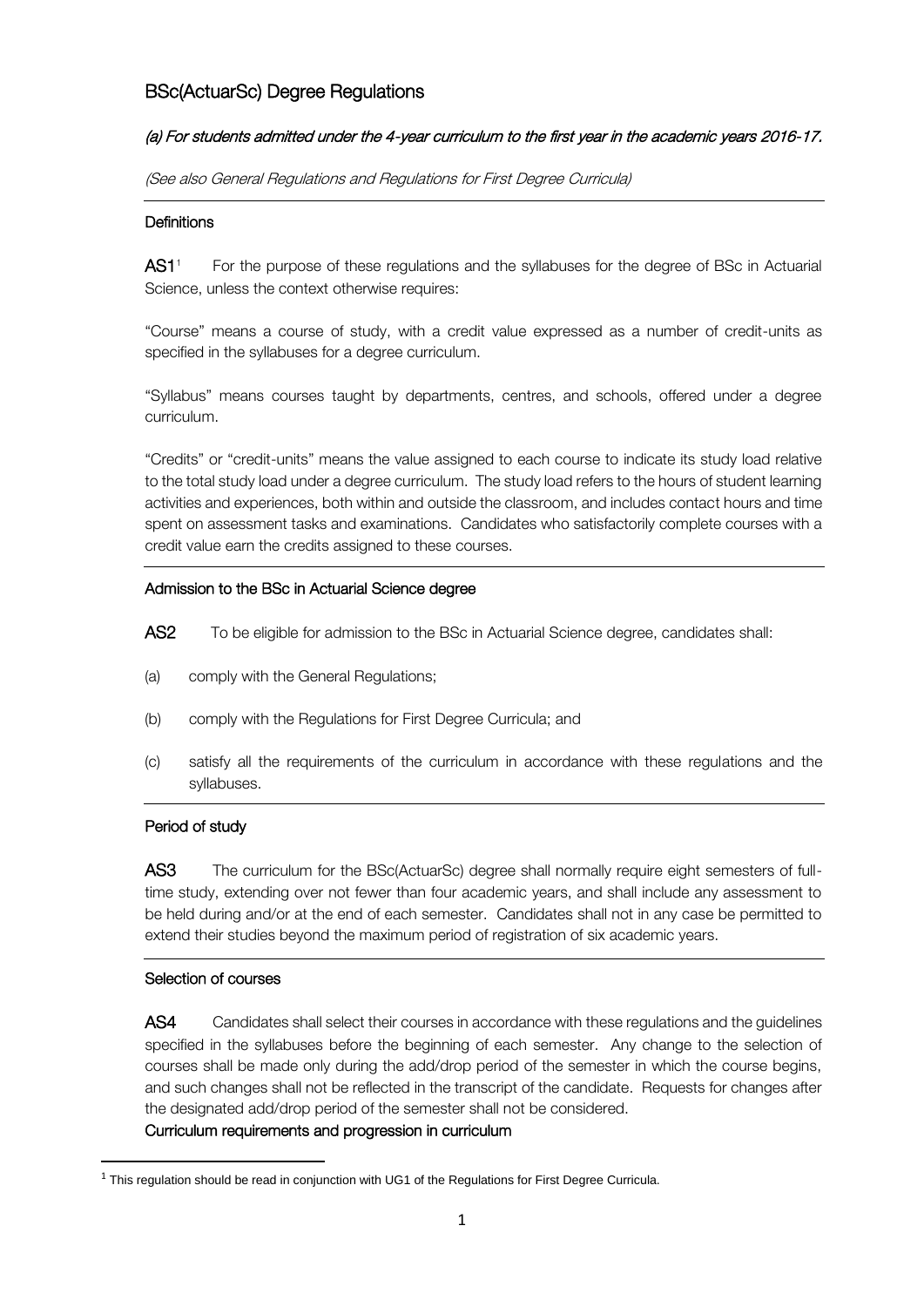# AS5

- (a) Candidates shall satisfy the requirements prescribed in UG5 of the Regulations of First Degree Curricula.
- (b) Candidates shall take not fewer than 240 credits, in the manner specified in these regulations and the syllabuses, including 138 credits of the required courses as prescribed in the professional core of the BSc(ActuarSc) degree curriculum.
- (c) Candidates shall normally be required to take not fewer than 24 credits nor more than 30 credits in any one semester (except the summer semester) unless otherwise permitted or required by the Board of the Faculty, or except in the last semester of study when the number of outstanding credits required to complete the curriculum requirements may be fewer than 24 credits.
- (d) Candidates may, of their own volition, take additional credits not exceeding 6 credits in each semester, and/or further credits during the summer semester, accumulating up to a maximum of 72 credits in one academic year. With the special permission of the Board of the Faculty, candidates may exceed the annual study load of 72 credits in a given academic year provided that the total number of credits taken does not exceed the maximum curriculum study load of 288 credits for the normative period of study specified in the curriculum regulations, save as provided for under AS5(e).
- (e) Where candidates are required to make up for failed credits, the Board of the Faculty may give permission for candidates to exceed the annual study load of 72 credits provided that the total number of credits taken does not exceed the maximum curriculum study load of 432 credits for the maximum period of registration specified in the curriculum regulations.
- (f) Candidates may, with the approval of the Board of the Faculty, transfer credits for courses completed at other institutions at any time during their candidature. The number of transferred credits will be recorded on the transcript of the candidate, but the results of courses completed at other institutions shall not be included in the calculation of the GPA. The number of credits to be transferred shall not exceed half of the total credits normally required under the degree curricula of the candidates during their candidature at the University.
- (g) Candidates shall be recommended for discontinuation of their studies if they have:
	- (i) failed to complete successfully 36 or more credits in two consecutive semesters (not including the summer semester), except where they are not required to take such a number of credits in the two given semesters, or
	- (ii) failed to achieve an average Semester GPA of 1.0 or higher for two consecutive semesters (not including the summer semester), or
	- (iii) exceeded the maximum period of registration specified in AS3, unless otherwise permitted by the Board of the Faculty.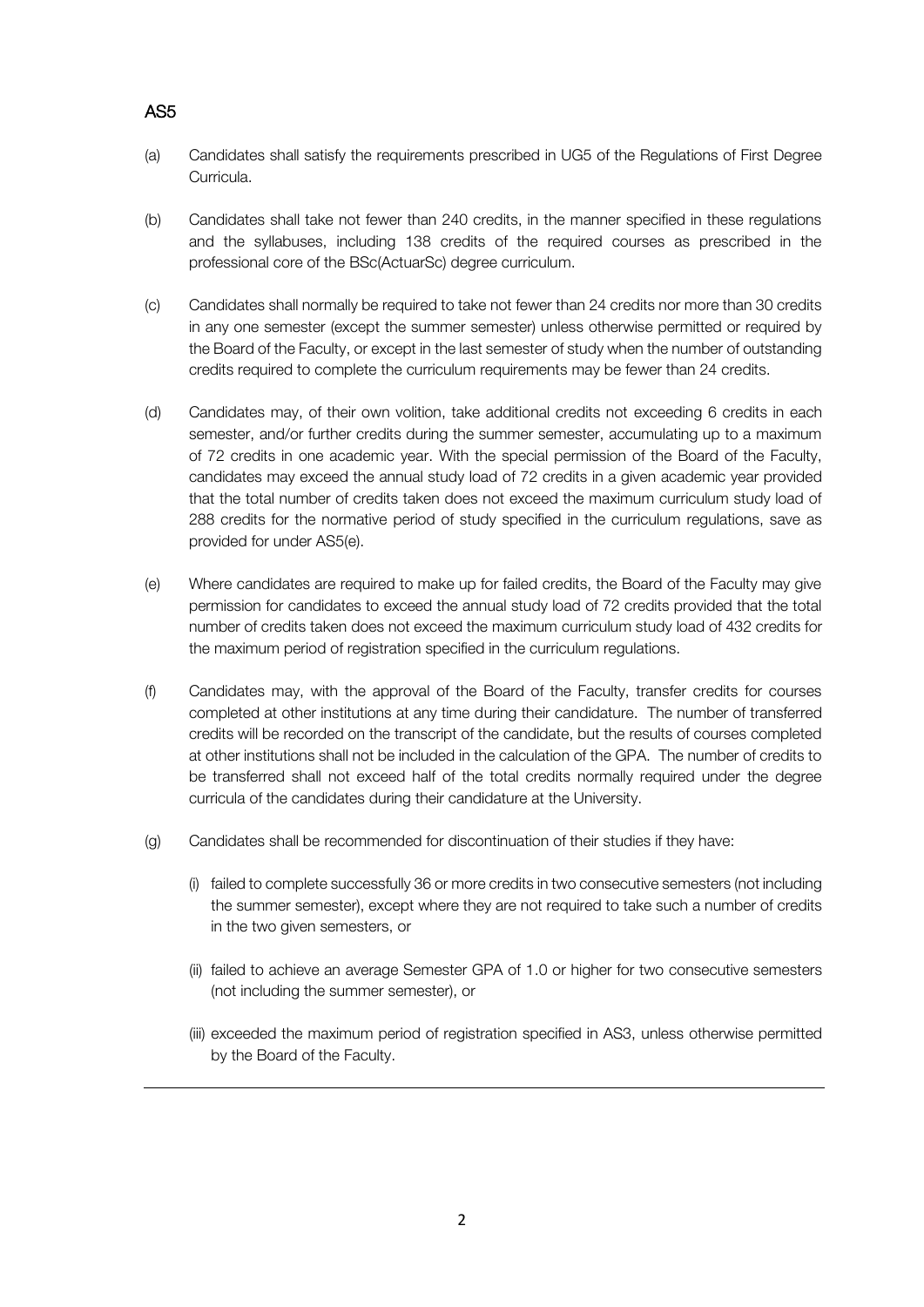### Advanced standing

AS6 Advanced standing may be granted to candidates in recognition of studies completed successfully before admission to the curriculum in accordance with UG2 of the Regulations for First Degree Curricula. Credits granted for advanced standing will be recorded on the transcript of the candidate but shall not be included in the calculation of the GPA.

### **Assessment**

# AS7

- (a) Candidates shall be assessed for each of the courses for which they have registered, and assessment may be conducted in any combination of continuous assessment of coursework, written examinations and/or any other assessable activities. Only passed courses will earn credits.
- (b) Candidates who are unable, because of illness, to be present at the written examination of any course may apply for permission to present themselves at a supplementary examination of the same course to be held before the beginning of the First Semester of the following academic year. Any such application shall be made on the form prescribed within two weeks of the first day of the candidate's absence from any examination. Any supplementary examination shall be part of that academic year's examinations, and the provisions made in the regulations for failure at the first attempt shall apply accordingly.
- (c) Candidates shall not be permitted to repeat a course for which they have received a D grade or above for the purpose of upgrading.
- (d) Candidates are required to make up for failed courses in the following manner: repeating the failed course by undergoing instruction and satisfying the assessment, or for elective courses, taking another course in lieu and satisfying the assessment requirements.
- (e) There shall be no appeal against the results of examinations and other forms of assessment.

### Award of BSc in Actuarial Science Degree

- AS8 To be eligible for the award of the BSc in Actuarial Science degree, candidates shall have:
- (a) satisfied the requirements in UG5 of the Regulations for First Degree Curricula;
- (b) passed not fewer than 240 credits, comprising 138 credits of the required courses as prescribed in the professional core of the BSc(ActuarSc) degree curriculum.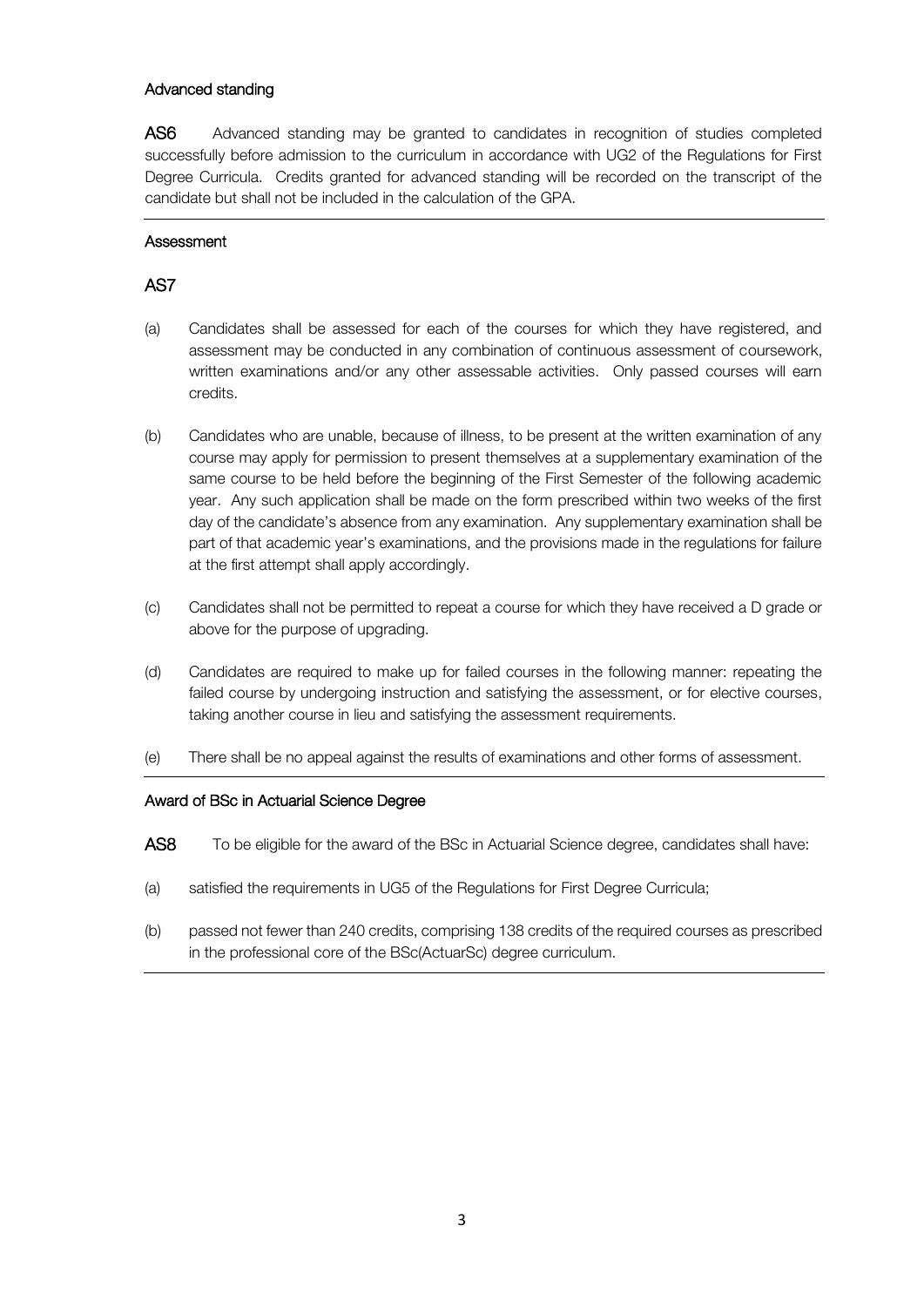#### Honours classification

# AS9

(a) Honours classifications shall be awarded in five divisions: First Class Honours, Second Class Honours Division One, Second Class Honours Division Two, Third Class Honours, and Pass. The classification of honours shall be determined by the Board of Examiners for the Degree of BSc(ActuarSc) in accordance with the following Cumulative GPA scores, with all courses taken (including failed courses, but not including courses approved by the Senate graded as 'Pass', 'Fail' or 'Distinction') carrying equal weighting:

| Class of honours     | CGPA range      |
|----------------------|-----------------|
| First Class Honours  | $3.60 - 4.30$   |
| Second Class Honours | $(2.40 - 3.59)$ |
| Division One         | $3.00 - 3.59$   |
| Division Two         | $2.40 - 2.99$   |
| Third Class Honours  | $1.70 - 2.39$   |
| Pass                 | $1.00 - 1.69$   |

- (b) Honours classification may not be determined solely on the basis of a candidate's Cumulative GPA and the Board of Examiners for the Degree of BSc(ActuarSc) may, at its absolute discretion and with justification, award a higher class of honours to a candidate deemed to have demonstrated meritorious academic achievement but whose Cumulative GPA falls below the range stipulated in UG9(a) of the higher classification by not more than 0.1 Grade Point.
- (c) A list of candidates who have successfully completed all degree requirements shall be posted on Faculty noticeboards.

 $\overline{\phantom{a}}$  ,  $\overline{\phantom{a}}$  ,  $\overline{\phantom{a}}$  ,  $\overline{\phantom{a}}$  ,  $\overline{\phantom{a}}$  ,  $\overline{\phantom{a}}$  ,  $\overline{\phantom{a}}$  ,  $\overline{\phantom{a}}$  ,  $\overline{\phantom{a}}$  ,  $\overline{\phantom{a}}$  ,  $\overline{\phantom{a}}$  ,  $\overline{\phantom{a}}$  ,  $\overline{\phantom{a}}$  ,  $\overline{\phantom{a}}$  ,  $\overline{\phantom{a}}$  ,  $\overline{\phantom{a}}$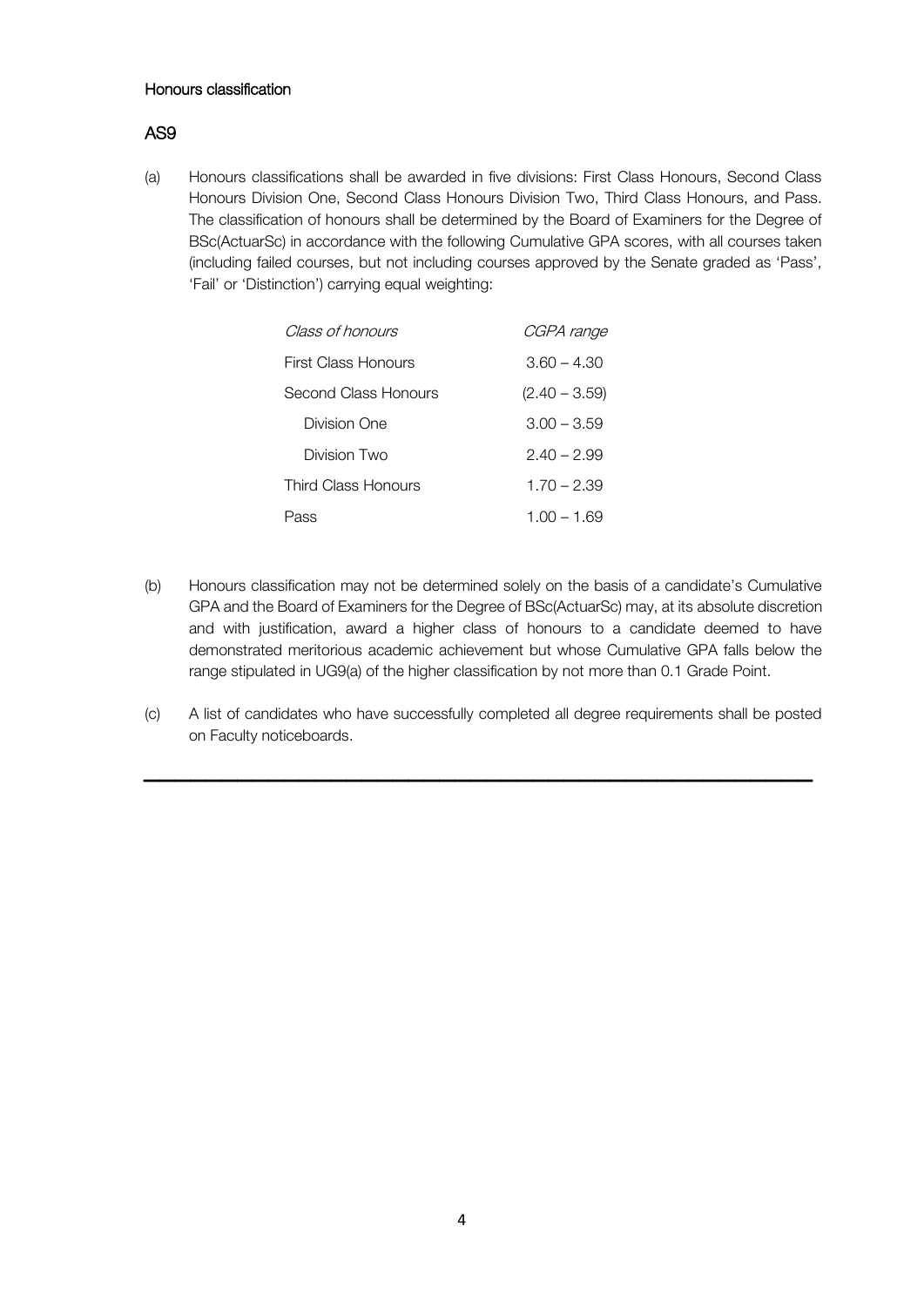### (b) For students admitted under the 4-year curriculum to the first year in the academic year 2017-18.

(See also General Regulations and Regulations for First Degree Curricula)

### **Definitions**

AS1<sup>1</sup> For the purpose of these regulations and the syllabuses for the degree of BSc in Actuarial Science, unless the context otherwise requires:

"Course" means a course of study, with a credit value expressed as a number of credit-units as specified in the syllabuses for a degree curriculum.

"Syllabus" means courses taught by departments, centres, and schools, offered under a degree curriculum.

"Credits" or "credit-units" means the value assigned to each course to indicate its study load relative to the total study load under a degree curriculum. The study load refers to the hours of student learning activities and experiences, both within and outside the classroom, and includes contact hours and time spent on assessment tasks and examinations. Candidates who satisfactorily complete courses with a credit value earn the credits assigned to these courses.

### Admission to the BSc in Actuarial Science degree

- AS2 To be eligible for admission to the BSc in Actuarial Science degree, candidates shall:
- (a) comply with the General Regulations;
- (b) comply with the Regulations for First Degree Curricula; and
- (c) satisfy all the requirements of the curriculum in accordance with these regulations and the syllabuses.

# Period of study

AS3 The curriculum for the BSc(ActuarSc) degree shall normally require eight semesters of fulltime study, extending over not fewer than four academic years, and shall include any assessment to be held during and/or at the end of each semester. Candidates shall not in any case be permitted to extend their studies beyond the maximum period of registration of six academic years.

### Selection of courses

 $\overline{a}$ 

AS4 Candidates shall select their courses in accordance with these regulations and the guidelines specified in the syllabuses before the beginning of each semester. Any change to the selection of courses shall be made only during the add/drop period of the semester in which the course begins, and such changes shall not be reflected in the transcript of the candidate. Requests for changes after the designated add/drop period of the semester shall not be considered.

 $1$  This regulation should be read in conjunction with UG1 of the Regulations for First Degree Curricula.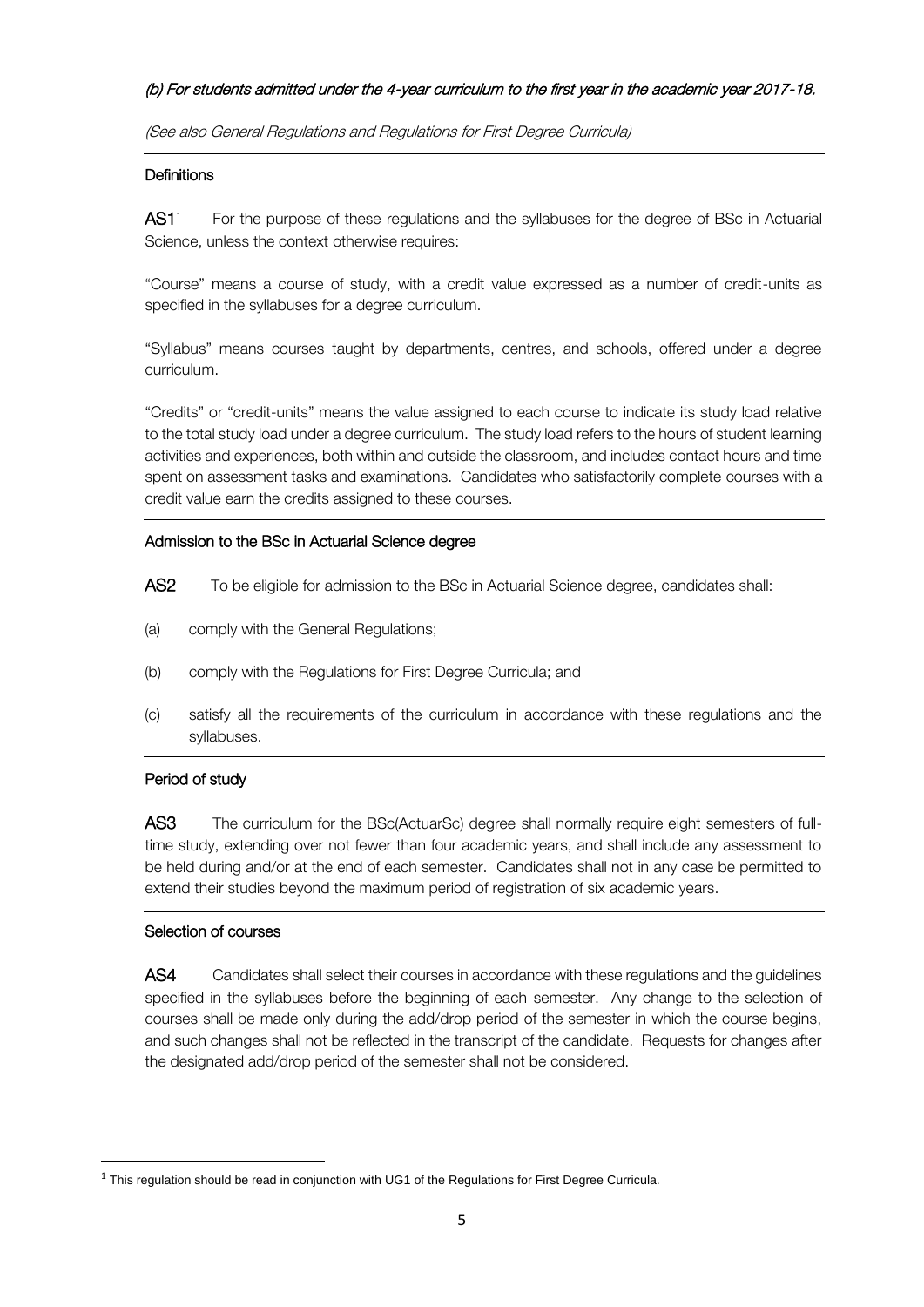#### Curriculum requirements and progression in curriculum

# AS5

- (a) Candidates shall satisfy the requirements prescribed in UG5 of the Regulations of First Degree Curricula.
- (b) Candidates shall take not fewer than 240 credits, in the manner specified in these regulations and the syllabuses, including 138 credits of the required courses as prescribed in the professional core of the BSc(ActuarSc) degree curriculum.
- (c) Candidates shall normally be required to take not fewer than 24 credits nor more than 30 credits in any one semester (except the summer semester) unless otherwise permitted or required by the Board of the Faculty, or except in the last semester of study when the number of outstanding credits required to complete the curriculum requirements may be fewer than 24 credits.
- (d) Candidates may, of their own volition, take additional credits not exceeding 6 credits in each semester, and/or further credits during the summer semester, accumulating up to a maximum of 72 credits in one academic year. With the special permission of the Board of the Faculty, candidates may exceed the annual study load of 72 credits in a given academic year provided that the total number of credits taken does not exceed the maximum curriculum study load of 288 credits for the normative period of study specified in the curriculum regulations, save as provided for under AS5(e).
- (e) Where candidates are required to make up for failed credits, the Board of the Faculty may give permission for candidates to exceed the annual study load of 72 credits provided that the total number of credits taken does not exceed the maximum curriculum study load of 432 credits for the maximum period of registration specified in the curriculum regulations.
- (f) Candidates may, with the approval of the Board of the Faculty, transfer credits for courses completed at other institutions at any time during their candidature. The number of transferred credits will be recorded on the transcript of the candidate, but the results of courses completed at other institutions shall not be included in the calculation of the GPA. The number of credits to be transferred shall not exceed half of the total credits normally required under the degree curricula of the candidates during their candidature at the University.
- (g) Candidates shall be recommended for discontinuation of their studies if they have:
	- (i) failed to complete successfully 36 or more credits in two consecutive semesters (not including the summer semester), except where they are not required to take such a number of credits in the two given semesters, or
	- (ii) failed to achieve an average Semester GPA of 1.0 or higher for two consecutive semesters (not including the summer semester), or
	- (iii) exceeded the maximum period of registration specified in AS3, unless otherwise permitted by the Board of the Faculty.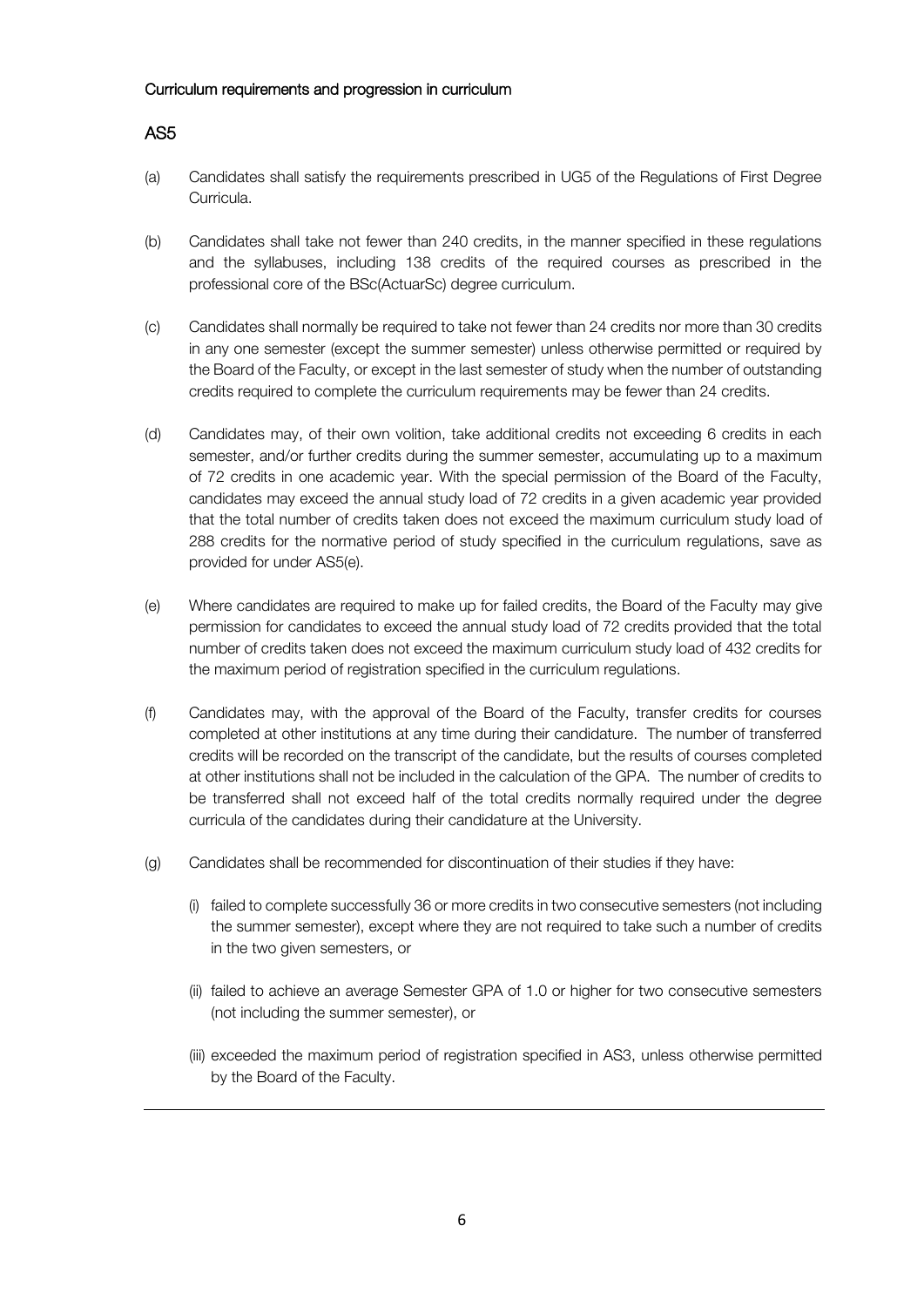### Advanced standing

AS6 Advanced standing may be granted to candidates in recognition of studies completed successfully before admission to the curriculum in accordance with UG2 of the Regulations for First Degree Curricula. Credits granted for advanced standing will be recorded on the transcript of the candidate but shall not be included in the calculation of the GPA.

### **Assessment**

# AS7

- (a) Candidates shall be assessed for each of the courses for which they have registered, and assessment may be conducted in any combination of continuous assessment of coursework, written examinations and/or any other assessable activities. Only passed courses will earn credits.
- (b) Candidates who are unable, because of illness, to be present at the written examination of any course may apply for permission to present themselves at a supplementary examination of the same course to be held before the beginning of the First Semester of the following academic year. Any such application shall be made on the form prescribed within two weeks of the first day of the candidate's absence from any examination. Any supplementary examination shall be part of that academic year's examinations, and the provisions made in the regulations for failure at the first attempt shall apply accordingly.
- (c) Candidates shall not be permitted to repeat a course for which they have received a D grade or above for the purpose of upgrading.
- (d) Candidates are required to make up for failed courses in the following manner: repeating the failed course by undergoing instruction and satisfying the assessment, or for elective courses, taking another course in lieu and satisfying the assessment requirements.
- (e) There shall be no appeal against the results of examinations and other forms of assessment.

### Award of BSc in Actuarial Science Degree

- AS8 To be eligible for the award of the BSc in Actuarial Science degree, candidates shall have:
- (a) satisfied the requirements in UG5 of the Regulations for First Degree Curricula;
- (b) passed not fewer than 240 credits, comprising 138 credits of the required courses as prescribed in the professional core of the BSc(ActuarSc) degree curriculum.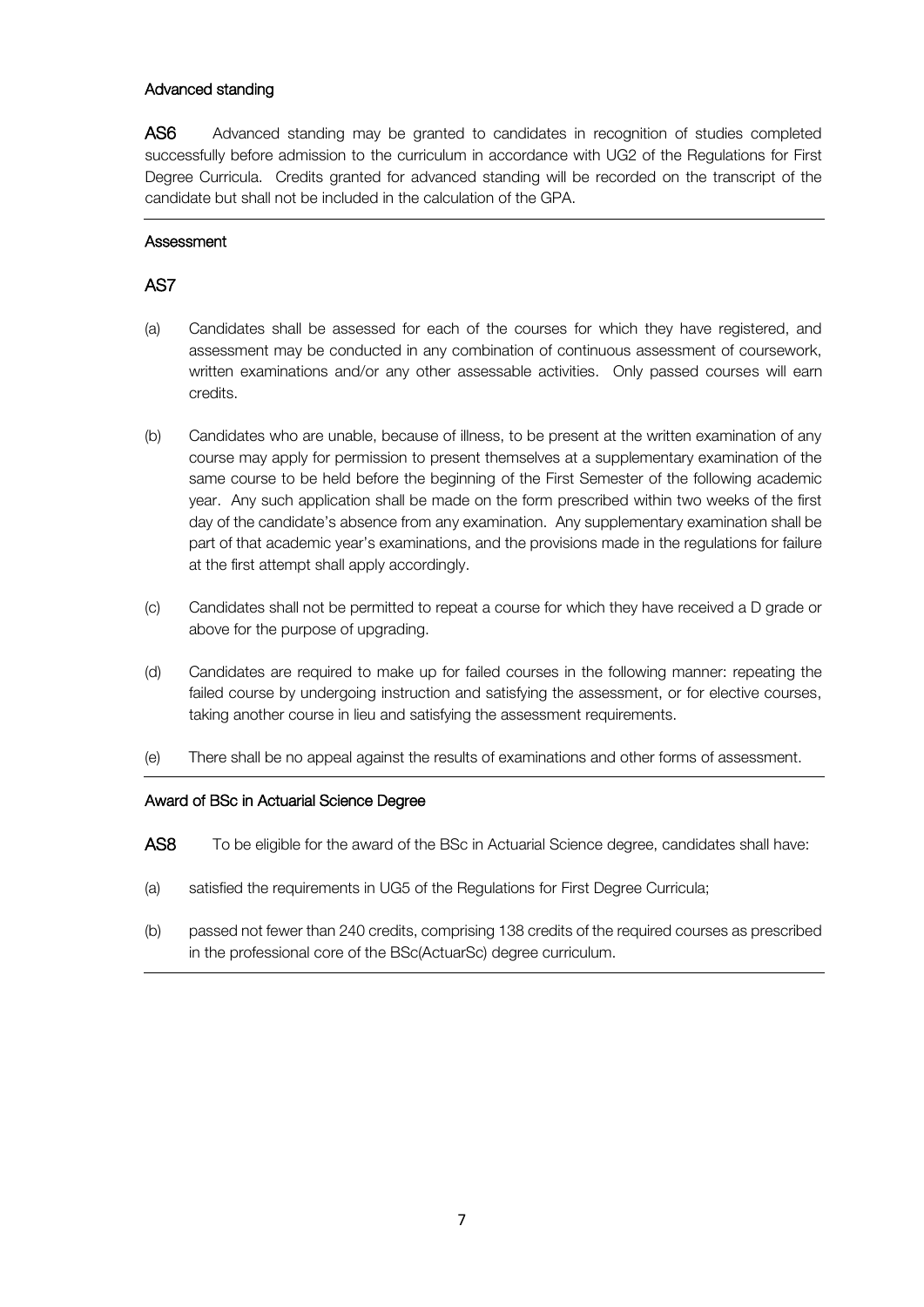### Honours classification

# AS9

(a) Honours classifications shall be awarded in five divisions: First Class Honours, Second Class Honours Division One, Second Class Honours Division Two, Third Class Honours, and Pass. The classification of honours shall be determined by the Board of Examiners for the Degree of BSc(ActuarSc) in accordance with the following Graduation GPA scores, with all courses taken (including failed courses, but not including courses approved by the Senate graded as 'Pass', 'Fail' or 'Distinction') carrying weightings which are proportionate to their credit values\*:

| Class of honours     | GGPA range      |
|----------------------|-----------------|
| First Class Honours  | $3.60 - 4.30$   |
| Second Class Honours | $(2.40 - 3.59)$ |
| Division One         | $3.00 - 3.59$   |
| Division Two         | $2.40 - 2.99$   |
| Third Class Honours  | $1.70 - 2.39$   |
| Pass                 | $1.00 - 1.69$   |

- (b) Honours classification may not be determined solely on the basis of a candidate's Graduation GPA and the Board of Examiners for the Degree of BSc(ActuarSc) may, at its absolute discretion and with justification, award a higher class of honours to a candidate deemed to have demonstrated meritorious academic achievement but whose Graduation GPA falls below the range stipulated in UG9(a) of the higher classification by not more than 0.1 Grade Point.
- (c) A list of candidates who have successfully completed all degree requirements shall be posted on Faculty noticeboards.
- \* For students in the 2017-18 intake and thereafter who have successfully completed six Common Core courses, the calculation of Graduation GPA is subject to the proviso that either five Common Core courses with the highest grades (covering all four Areas of Inquiry), or all six courses will be counted towards Graduation GPA, depending on which generates the higher Graduation GPA.

 $\overline{\phantom{a}}$  , and the contract of the contract of the contract of the contract of the contract of the contract of the contract of the contract of the contract of the contract of the contract of the contract of the contrac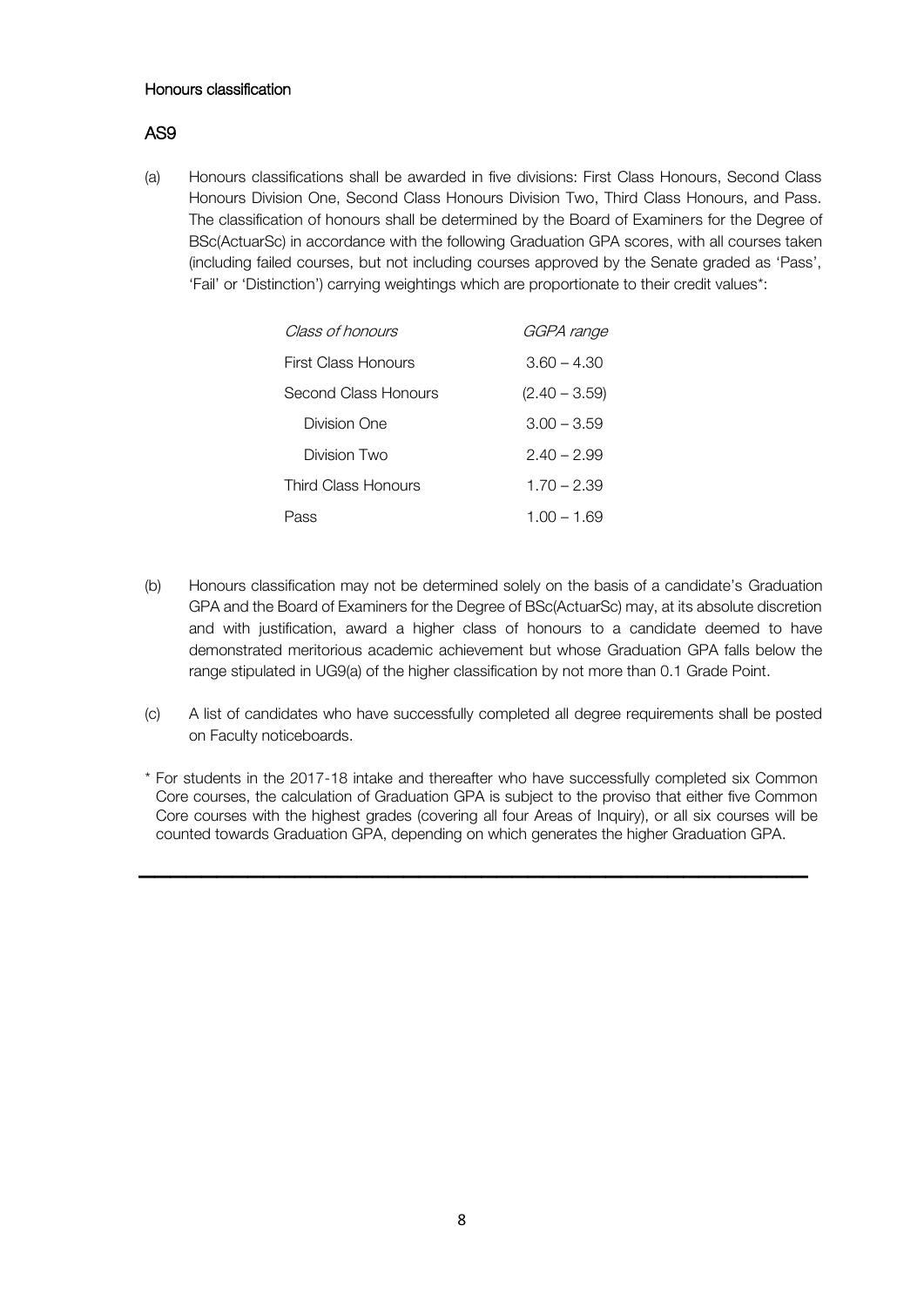# (c) For students admitted under the 4-year curriculum to the first year in the academic year 2018-19 and thereafter.

(See also General Regulations and Regulations for First Degree Curricula)

### **Definitions**

AS1<sup>1</sup> For the purpose of these regulations and the syllabuses for the degree of BSc in Actuarial Science, unless the context otherwise requires:

"Course" means a course of study, with a credit value expressed as a number of credit-units as specified in the syllabuses for a degree curriculum.

"Syllabus" means courses taught by departments, centres, and schools, offered under a degree curriculum.

"Credits" or "credit-units" means the value assigned to each course to indicate its study load relative to the total study load under a degree curriculum. The study load refers to the hours of student learning activities and experiences, both within and outside the classroom, and includes contact hours and time spent on assessment tasks and examinations. Candidates who satisfactorily complete courses with a credit value earn the credits assigned to these courses.

# Admission to the BSc in Actuarial Science degree

- AS2 To be eligible for admission to the BSc in Actuarial Science degree, candidates shall:
- (a) comply with the General Regulations;
- (b) comply with the Regulations for First Degree Curricula; and
- (c) satisfy all the requirements of the curriculum in accordance with these regulations and the syllabuses.

# Period of study

AS3 The curriculum for the BSc(ActuarSc) degree shall normally require eight semesters of fulltime study, extending over not fewer than four academic years, and shall include any assessment to be held during and/or at the end of each semester. Candidates shall not in any case be permitted to extend their studies beyond the maximum period of registration of six academic years.

# Selection of courses

 $\overline{a}$ 

AS4 Candidates shall select their courses in accordance with these regulations and the quidelines specified in the syllabuses before the beginning of each semester. Any change to the selection of courses shall be made only during the add/drop period of the semester in which the course begins, and such changes shall not be reflected in the transcript of the candidate. Requests for changes after the designated add/drop period of the semester shall not be considered.

 $1$  This regulation should be read in conjunction with UG1 of the Regulations for First Degree Curricula.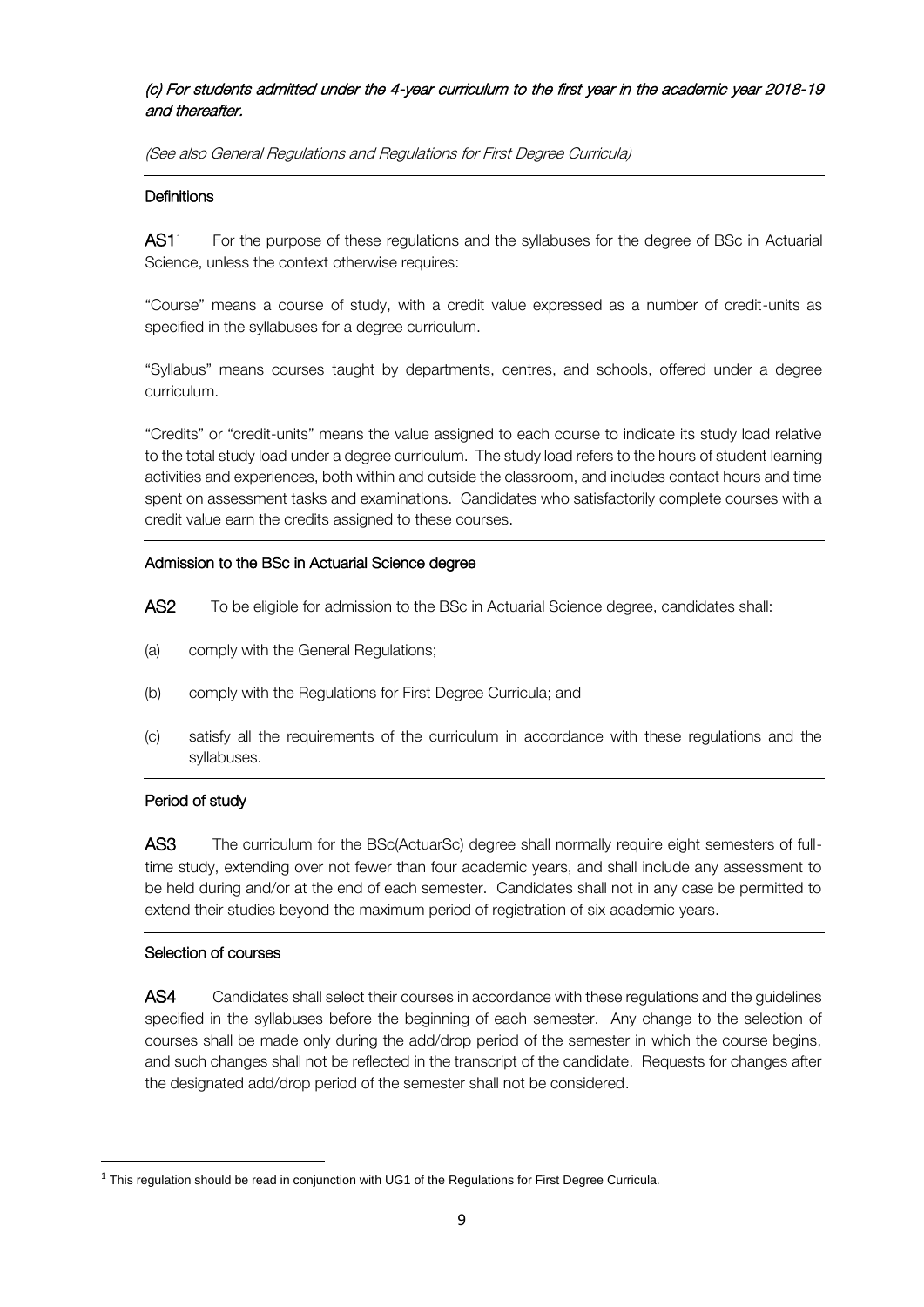#### Curriculum requirements and progression in curriculum

# AS5

- (a) Candidates shall satisfy the requirements prescribed in UG5 of the Regulations of First Degree Curricula.
- (b) Candidates shall take not fewer than 240 credits, in the manner specified in these regulations and the syllabuses, including 132 credits of the required courses as prescribed in the professional core of the BSc(ActuarSc) degree curriculum.
- (c) Candidates shall normally be required to take not fewer than 24 credits nor more than 30 credits in any one semester (except the summer semester) unless otherwise permitted or required by the Board of the Faculty, or except in the last semester of study when the number of outstanding credits required to complete the curriculum requirements may be fewer than 24 credits.
- (d) Candidates may, of their own volition, take additional credits not exceeding 6 credits in each semester, and/or further credits during the summer semester, accumulating up to a maximum of 72 credits in one academic year. With the special permission of the Board of the Faculty, candidates may exceed the annual study load of 72 credits in a given academic year provided that the total number of credits taken does not exceed the maximum curriculum study load of 288 credits for the normative period of study specified in the curriculum regulations, save as provided for under AS5(e).
- (e) Where candidates are required to make up for failed credits, the Board of the Faculty may give permission for candidates to exceed the annual study load of 72 credits provided that the total number of credits taken does not exceed the maximum curriculum study load of 432 credits for the maximum period of registration specified in the curriculum regulations.
- (f) Candidates may, with the approval of the Board of the Faculty, transfer credits for courses completed at other institutions at any time during their candidature. The number of transferred credits will be recorded on the transcript of the candidate, but the results of courses completed at other institutions shall not be included in the calculation of the GPA. The number of credits to be transferred shall not exceed half of the total credits normally required under the degree curricula of the candidates during their candidature at the University.
- (g) Candidates shall be recommended for discontinuation of their studies if they have:
	- (i) failed to complete successfully 36 or more credits in two consecutive semesters (not including the summer semester), except where they are not required to take such a number of credits in the two given semesters, or
	- (ii) failed to achieve an average Semester GPA of 1.0 or higher for two consecutive semesters (not including the summer semester), or
	- (iii) exceeded the maximum period of registration specified in AS3, unless otherwise permitted by the Board of the Faculty.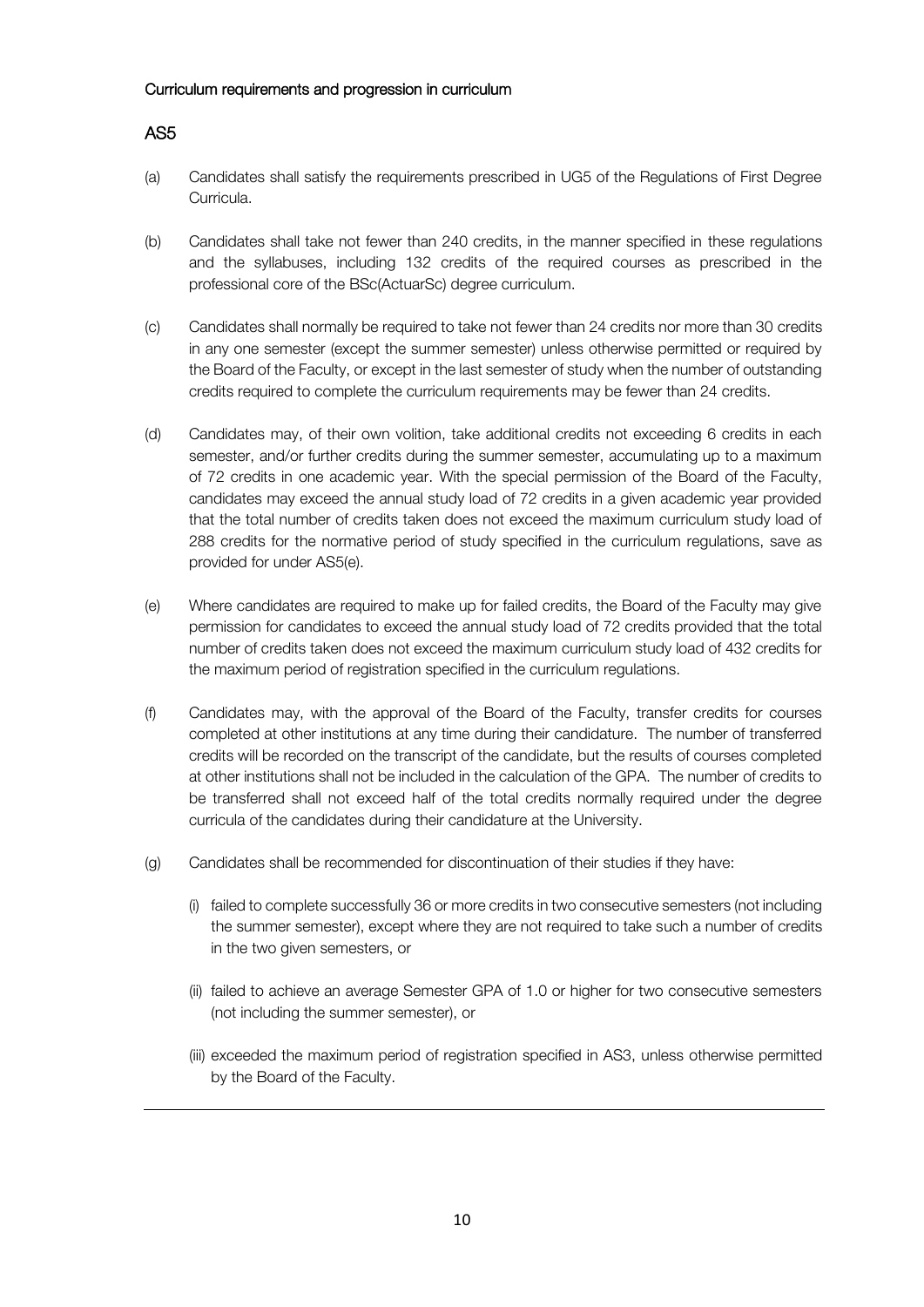### Advanced standing

AS6 Advanced standing may be granted to candidates in recognition of studies completed successfully before admission to the curriculum in accordance with UG2 of the Regulations for First Degree Curricula. Credits granted for advanced standing will be recorded on the transcript of the candidate but shall not be included in the calculation of the GPA.

### **Assessment**

# AS7

- (a) Candidates shall be assessed for each of the courses for which they have registered, and assessment may be conducted in any combination of continuous assessment of coursework, written examinations and/or any other assessable activities. Only passed courses will earn credits.
- (b) Candidates who are unable, because of illness, to be present at the written examination of any course may apply for permission to present themselves at a supplementary examination of the same course to be held before the beginning of the First Semester of the following academic year. Any such application shall be made on the form prescribed within two weeks of the first day of the candidate's absence from any examination. Any supplementary examination shall be part of that academic year's examinations, and the provisions made in the regulations for failure at the first attempt shall apply accordingly.
- (c) Candidates shall not be permitted to repeat a course for which they have received a D grade or above for the purpose of upgrading.
- (d) Candidates are required to make up for failed courses in the following manner: repeating the failed course by undergoing instruction and satisfying the assessment, or for elective courses, taking another course in lieu and satisfying the assessment requirements.
- (e) There shall be no appeal against the results of examinations and other forms of assessment.

### Award of BSc in Actuarial Science Degree

- AS8 To be eligible for the award of the BSc in Actuarial Science degree, candidates shall have:
- (a) satisfied the requirements in UG5 of the Regulations for First Degree Curricula;
- (b) passed not fewer than 240 credits, comprising 132 credits of the required courses as prescribed in the professional core of the BSc(ActuarSc) degree curriculum.